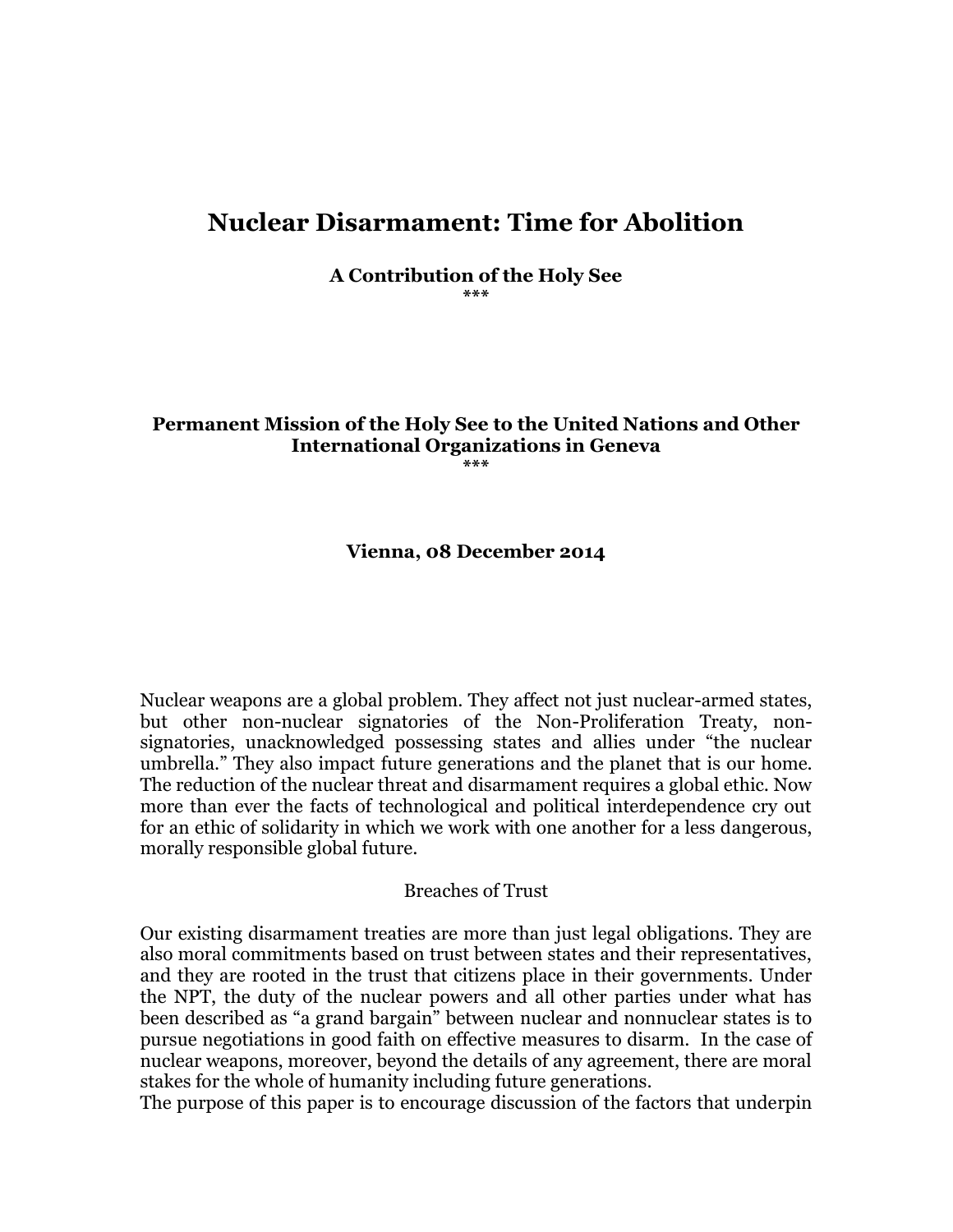the moral case for nuclear disarmament, and, in particular, to scrutinize the counter-argument for the belief that nuclear deterrence is a stable basis for peace. The strategic nuclear situation has changed dramatically since the end of the Cold War. Rather than providing security, as the defenders of nuclear deterrence contend, reliance on a strategy of nuclear deterrence has created a less secure world. In a multi-polar world, the concept of nuclear deterrence works less as a stabilizing force and more as an incentive for countries to break out of the nonproliferation regime and develop nuclear arsenals of their own.

Contrary to the frequent assertions of nuclear strategists, the history of the nuclear age has shown that nuclear deterrence has failed to prevent unanticipated events that might have led to nuclear war between possessing states. These include: nuclear accidents, malfunctions, mishaps, false alarms and close calls. Even the 1962 Cuban Missile Crisis, previously characterized in popular literature as a success for diplomatic brinksmanship, involved events that all too easily could have launched a nuclear war independent of the intentions of national decision-makers.

#### A Changed Strategic Environment

Today because of the changing strategic environment, the structure of nuclear deterrence is less stable and more worrisome than at the height of the Cold War. The contemporary global environment includes the dangerous proliferation of nuclear weapons to non-nuclear states, as well as a growing risk of nuclear terrorism and nuclear weapons use. Possessing states believe preventing proliferation to some countries is necessary, while they have for years ignored the unacknowledged growth of nuclear arsenals in others. This double standard undermines the universality on which the NPT was constructed.

Under the weight of these developments, the architecture of nuclear deterrence has begun to crumble. The expansion and fears of expansion of the nuclear club bring new, unpredictable forces to bear on the bi-lateral strategic balance that has constituted nuclear deterrence. The superpowers no longer seem to share an acute risk of mutual nuclear war. Instead, the proximate threat of nuclear war mainly comes now from regional powers.

Furthermore, the merchandizing and export of nuclear material and expertise for civilian nuclear energy purposes has also increased the risk that terrorist groups will acquire nuclear weapons. In addition, instability threatens nuclear-armed states with the capture of nuclear weapons and related materials by insurgents with aspirations for global violence. The spread of global terrorism through weak and failed states, together with sustained insurgencies in nuclear-armed states, further complicates efforts for arms control and disarmament.

In addition, the process of disarmament by the major nuclear powers has slowed. The most recent arms reduction treaty between the superpowers (2010) fell far short of expectations; it left the world far from the goal of nuclear disarmament. Many more missiles remain on both sides than what even at the height of the Cold War was thought to be the minimum needed for stable deterrence. In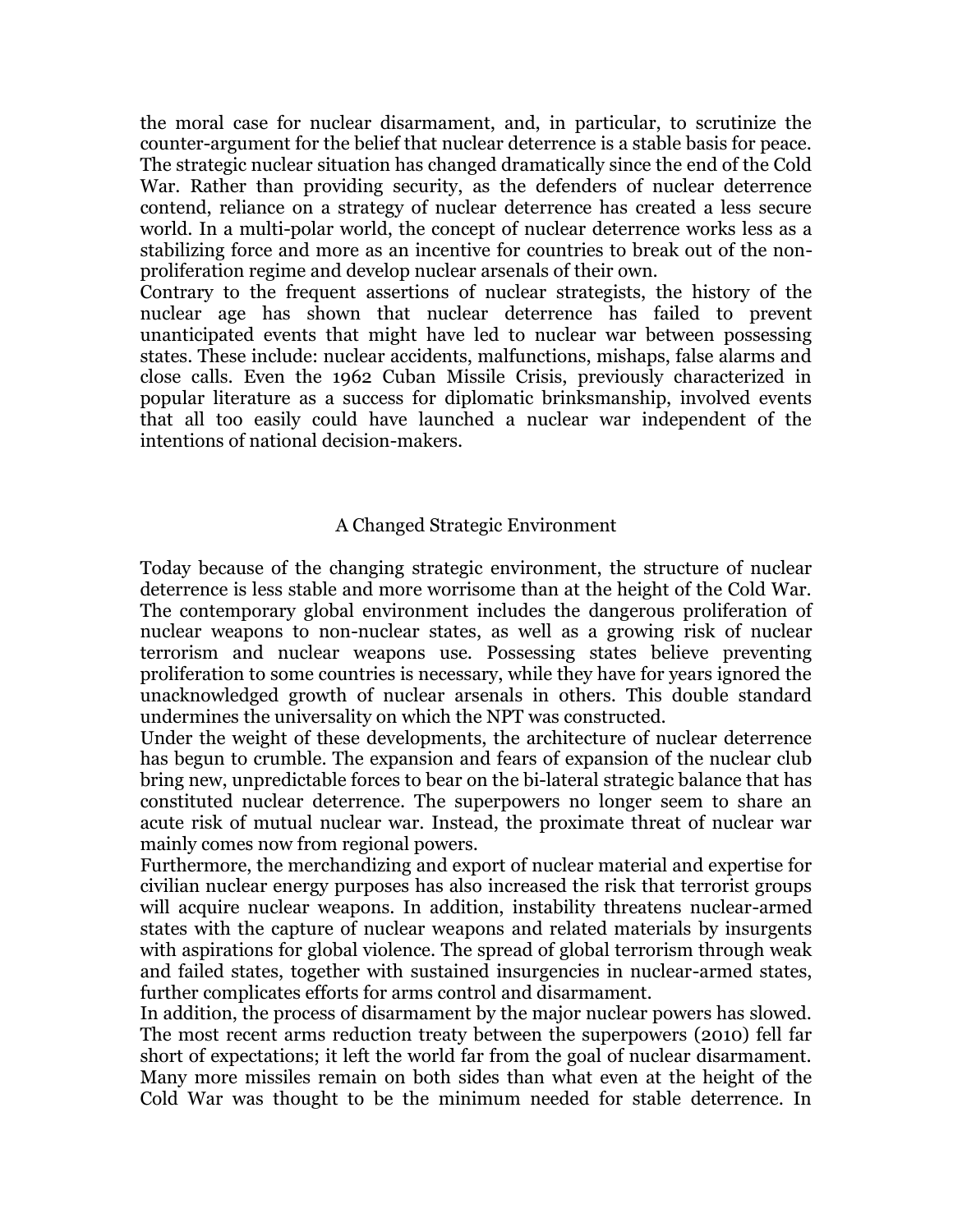addition, certain nuclear weapon possessors have taken actions or articulated policies which continue to make nuclear war-fighting an option for the future even where there is no nuclear provocation.

While the superpowers now deploy fewer weapons on alert, their numbers are still worryingly large. In addition many more thousands are stored in readiness for deployment. There are big gaps in accounting for fissile material over many decades, and the pace of re-processing materials for peaceful purposes has slowed. Missiles and other vehicles for weapons transport have yet to be reduced. Controls on delivery systems are lacking.

For sixty years nuclear deterrence has been thought to provide only "a peace of a sort." Nuclear deterrence is believed to have prevented nuclear war between the superpowers, but it has also deprived the world of genuine peace and kept it under sustained risk of nuclear catastrophe. Since the end of the Cold War more than twenty years ago the end of the nuclear stand-off has failed to provide a peace dividend that would help to improve the situation of the world's poor. Indeed, enormous amounts of money are still being spent on 'modernizing' the nuclear arsenals of the very states that are ostensibly reducing their nuclear weapons numbers.

Finally, it must be admitted that the very possession of nuclear weapons, even for purposes of deterrence, is morally problematic. While a consensus continues to grow that any possible use of such weapons is radically inconsistent with the demands of human dignity, in the past the Church has nonetheless expressed a provisional acceptance of their possession for reasons of deterrence, under the condition that this be "a step on the way toward progressive disarmament." This condition has not been fulfilled—far from it. In the absence of further progress toward complete disarmament, and without concrete steps toward a more secure and a more genuine peace, the nuclear weapon establishment has lost much of its legitimacy.

## The Problem of Intention

It is now time to question the distinction between possession and use which has long been a governing assumption of much ethical discourse on nuclear deterrence. Use of nuclear weapons is absolutely prohibited, but their possession is judged acceptable on condition that the weapons are held solely for deterrent purposes, that is, to dissuade adversaries from employing them.

The language of intention obscures the fact that nuclear armories, as instruments of military strategy, inherently bear active disposition for use. Nuclear weaponry does not simply lie dormant until the conditional intention is converted into an actual one at the moment when a nuclear attack is launched by one's adversary. The machinery of nuclear deterrence does not work that way. It involves a whole set of acts that are pre-disposed to use: strategic designs, targeting plans, training drills, readiness checks, alerts, screening for conscientious objectors among operators, and so on.

The political and military officials of nuclear possessing states assume the responsibility to use these weapons if deterrence fails. But since what is intended is mass destruction—with extensive and lasting collateral damage, inhumane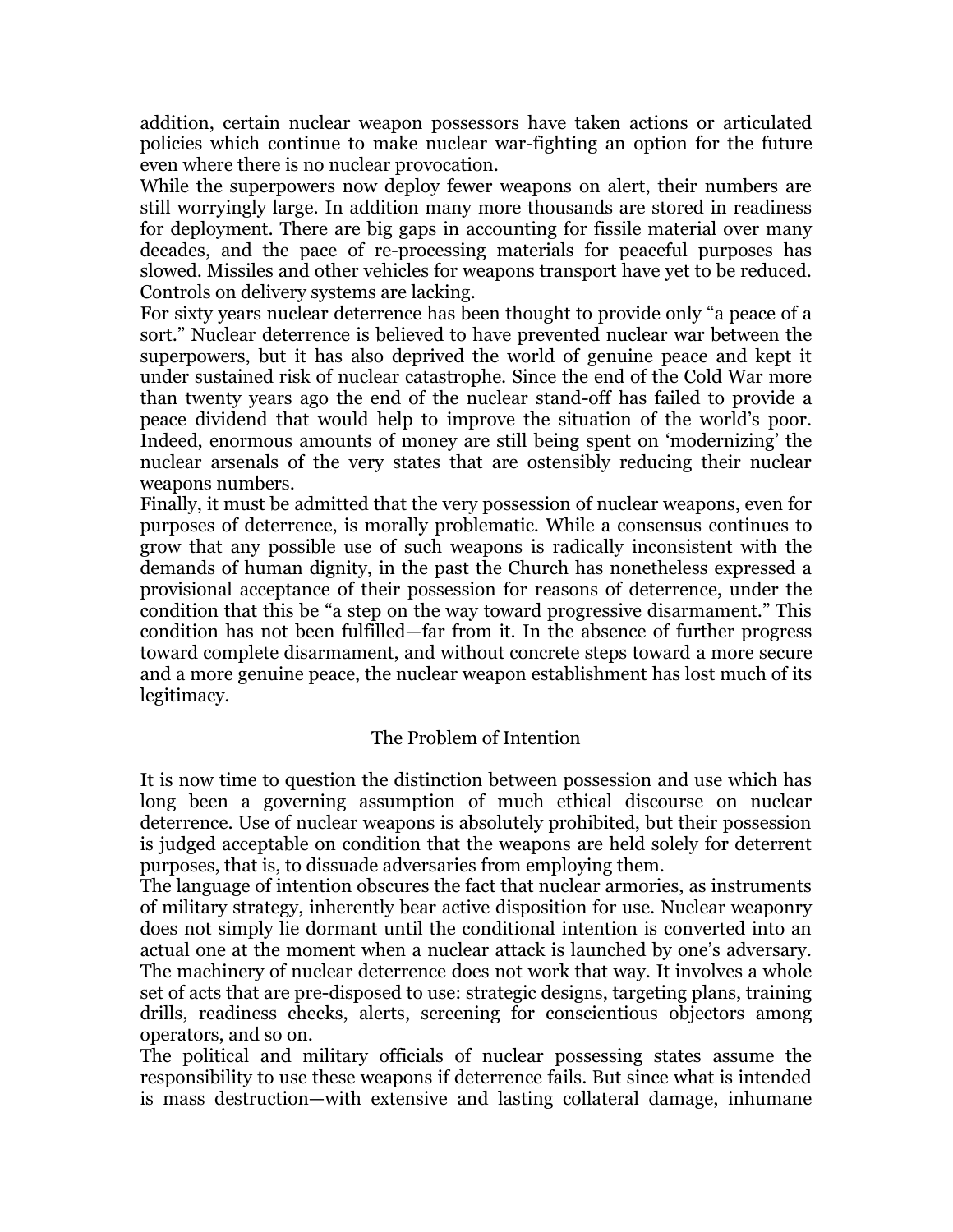suffering, and the risk of escalation—the system of nuclear deterrence can no longer be deemed a policy that stands firmly on moral ground.

## Toward a Non-nuclear Peace

The time has come for new thinking on how to challenge complacency surrounding the belief in nuclear deterrence. Changed circumstances bring new responsibilities for decision-makers. The apparent benefits that nuclear deterrence once provided have been compromised, and proliferation results in grave new dangers. The time has come to embrace the abolition of nuclear weapons as an essential foundation of collective security. Realists argue that nuclear deterrence as a security framework must be abandoned slowly and with calculation, if at all. But, is it realistic to allow the current unstable nuclear environment to persist with minor, incremental and essentially bilateral changes? Shall we continue to ignore the conditions that lead to nuclear instability, as systems of international control remain unable to restore stability? Is it realistic, moreover, to deny that the disparity between nuclear and nonnuclear states is one of the major factors resulting in destabilization of the Non-Proliferation Regime? Can we count on strategic 'realism' to build us a secure peace? We would be foolish to imagine so.

A genuine peace cannot grow out of an instrumental prudence that establishes a precarious ethics focused narrowly on the technical instruments of war. What is needed is a constructive ethic rooted in a deeper vision of peace, an ethic in which means and ends coincide more closely, where the positive components of peace inform and limit the use of force. World leaders must be reminded that the commitment to disarm embedded in the NPT and other international documents is more than a legal-political detail, it is a moral commitment on which the future of the world depends. Pacta sunt servanda ("Treaties must be observed") is a first principle of the international system because it is the foundation on which trust can be built.

# **Solidarity and a Global Ethic of Abolition**

Responsibility for the abolition of nuclear weapons is an essential component of the global common good. Abolition is one of those tasks that exceed the capacity of any single nation or any set of nations to resolve on their own. Reduction and disarmament of nuclear arsenals requires a global ethic to guide global cooperation.

On this issue in particular, now more than ever, the logic of technological interdependence cries out for an ethic of solidarity in which we work with one another for a less dangerous, morally responsible global future. It diminishes our humanity when the development of harmful technologies so often controls the imaginations and moral judgments of the brightest among us. To dwell in a humane society, we must govern our technologies with conscious attention to our global responsibilities.

In search of the political will to eradicate nuclear weapons, and out of concern for the world our children, grandchildren and great-grandchildren will inherit, the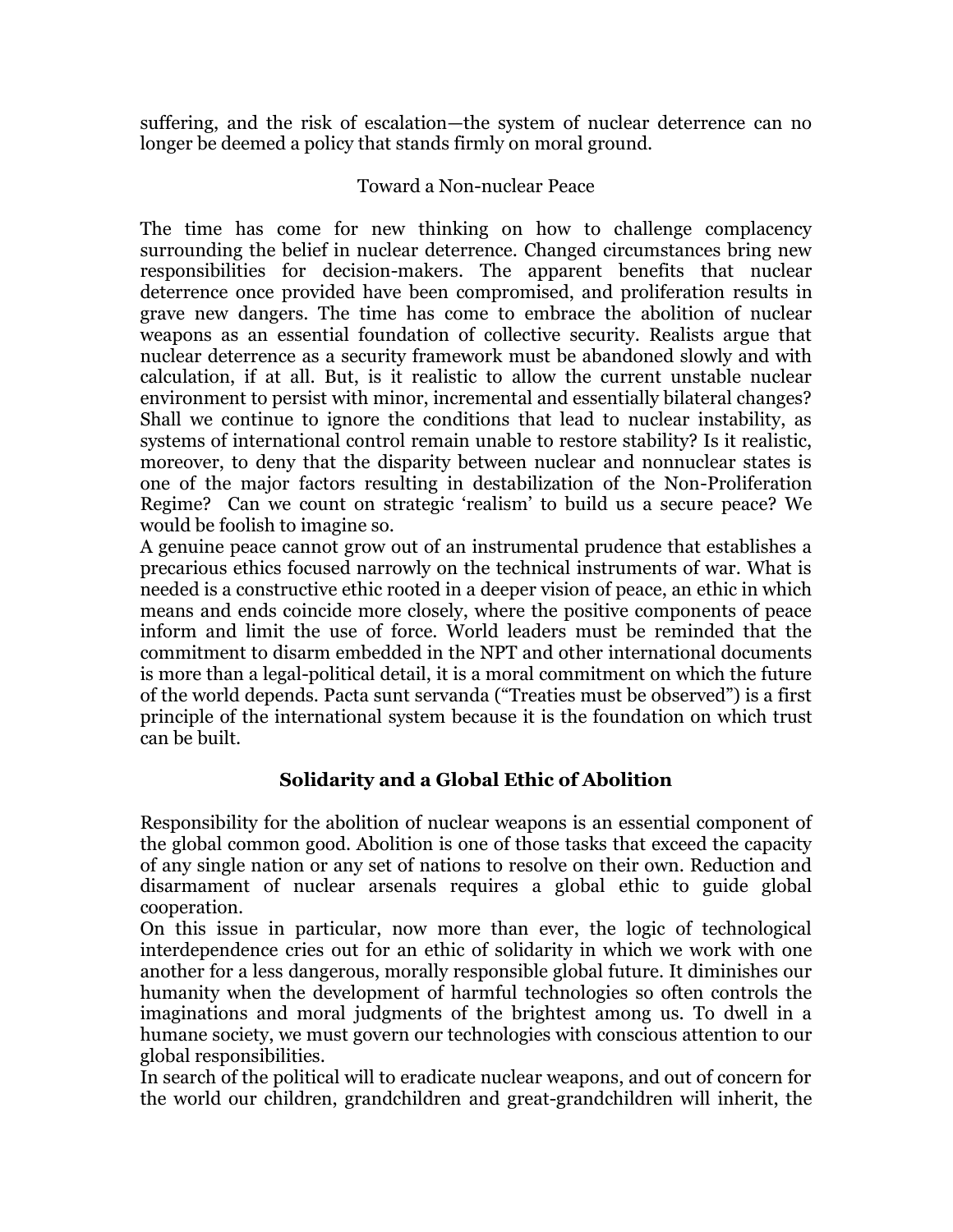human family will have to become united in order to overcome powerful institutionalized interests that are invested in nuclear armaments. Only in solidarity will we recognize our common humanity, grow in awareness of the threats we face in common, and discover the paths beyond the impasse in which the world now finds itself.

The process of nuclear disarmament promised by the Non-Proliferation Treaty and repeatedly endorsed by religious and civic leaders is far from realization. At a time when political will among world leaders for the abolition of nuclear weapons is lacking, solidarity across nations could break through the blockages of diplomacy-as-usual to open a way to the elimination of these weapons of mass destruction. In the 1980s people round the world voiced their "No" to nuclear war-fighting. In this decade, the time has come for people of all nations to say, in solidarity, once and for all "a 'No' to nuclear weapons."

Fifty years ago Pope John XXIII proposed that "nuclear weapons should be banned" and "all should come to agree on fitting program of disarmament." Since that time the Holy See has repeatedly called for the abolition of nuclear weapons. At the General Assembly last September, Archbishop Dominque Mamberti endorsed the Secretary General Ban-Ki Moon's "Five Point Plan for Nuclear Disarmament" and called for a worldwide conference to draw up a convention on abolition. "The Holy See," he explained, in another talk, "shares the thoughts and sentiments of most men and women of good will who aspire to the elimination of nuclear weapons." Chief among these are the former American statesmen who have become advocates of abolition. Their conversion from proponents of nuclear deterrence to advocates of nuclear abolition is a sign of the times that solidarity in this cause is possible between secular and religious leaders as well as between possessing and non-possessing states. Now is the time to affirm not only the immorality of the use of nuclear weapons, but the immorality of their possession, thereby clearing the road to nuclear abolition.

# **Other Ethical Issues Pressing for Disarmament**

With solidarity as a basis for a global ethic of abolition, let us examine some of the particular factors that put in question the moral legitimacy of the architecture of the "peace of a sort" supposedly provided by deterrence between the major nuclear powers. We propose looking at four specific concerns: (1) the costs of the nuclear stalemate to the global common good, (2) the unstable security inherent in the current nuclear environment under the Non-Proliferation Treaty, (3) the built-in injustice in the NPT regime, and (4) the price to the poor and vulnerable of current nuclear policies.

Threats to the Global Common Good

Last year's international conference in Oslo highlighted the egregioushumanitarian consequences that inevitably result from any use of nuclear weapons. These consequences amount to basic offenses against humanity and the global common good. So, too, would such use bring about widespread harm to other life forms and even eco-systems. In addition, maintenance of the world's nuclear weapons establishment results in misallocation of human talent,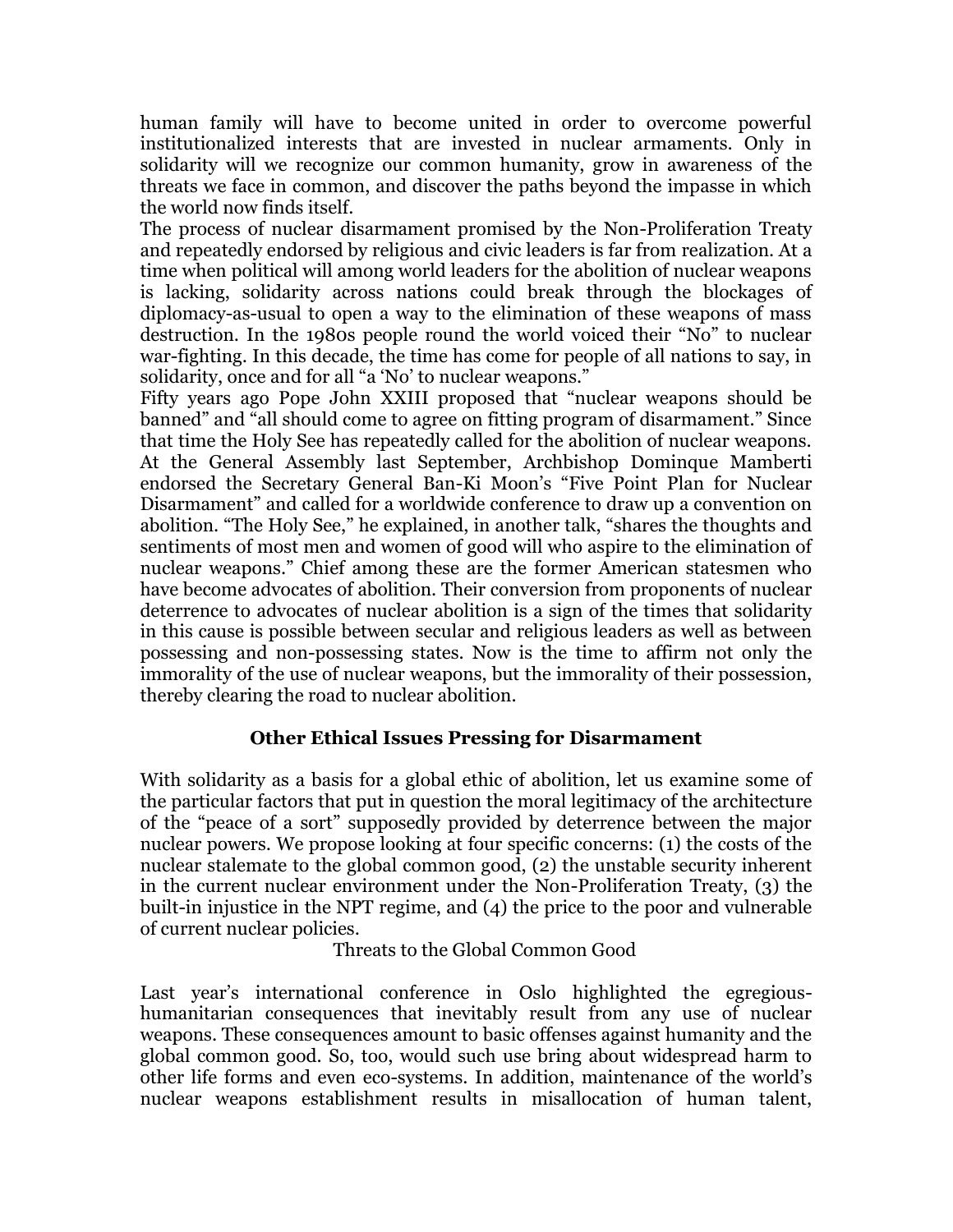institutional capacities and funding resources. Promotion of the global common good will require re-setting those allocations, re-ordering priorities toward peaceful human development.

Though it may be said, by way of a narrow casuistry, that possession of nuclear weapons is not per se evil, it does come very close to being so, because the only way such weapons work, even as a deterrent, is to threaten death to masses of human beings. And even should nuclear weapons be employed for narrowly restricted military goals, - so called "tactical" nuclear weapons - civilians would nonetheless be killed as "collateral damage". Contaminants would be dispersed far into the future, resulting in harm to the environment for decades, even centuries, to come.

While most attention is giving to the mass-killing power of nuclear weapons, scientists and international lawyers are now giving attention to the "unnecessary suffering" inflicted by the use of nuclear weapons. It has been observed that survivors of a nuclear conflict will envy the dead. The infliction of unnecessary suffering has long been banned by military codes and international law. What is true in conventional war is all the more true of nuclear conflict.

To the immediate and long-term effects of radiation sickness must be added the suffering due to starvation, the disruption and contamination of water supplies, the spread of disease across a newly vulnerable population, and the inability of ecosystems to restore themselves to sustainable levels after nuclear detonations. The continuing radioactive disaster at the civilian nuclear energy plant at Chernobyl and Fukushima should be a stark reminder to us that technical fixes are non-trivial and certainly not feasible in the far worse situation of a nuclear weapon detonation in conflict. Not only human lives but the land and water and marine resources would be damaged for the foreseeable future.

## Illusions of Security

Proponents of nuclear weapons and opponents of abolition have often presented nuclear deterrence as a major pillar of international peace. Some historians, however, offer a different perspective. Despite the common assertion that the atomic bombs dropped on Hiroshima and Nagasaki saved lives and brought the Japanese to sue for peace, records of the deliberation of the Japanese government, revisionist historians argue, show that it was not the dropping of the atomic bombs but the entrance of Soviet Union into the war that led to the collapse of Japanese resistance and its surrender to the U.S. Even before Hiroshima and Nagasaki, the Japanese Empire had already suffered more death and destruction in "conventional" fire-bombing of Japanese cities without surrendering than from the dropping of the two nuclear bombs.

Nuclear arsenals, moreover, have proved no obstacle to conventional war in the nuclear era. They did not intimidate smaller powers from going to war or fighting against nuclear adversaries in different regions at different times. Indeed, nuclear weapons have themselves been a casus belli in the 1962 Cuban Missile Crisis. Other examples of cyber or conventional attacks were conducted because of real or alleged nuclear weapons programs. In the lead up to the Cuban Missile Crisis, moreover, both sides had engaged in provocative acts that led them to the brink.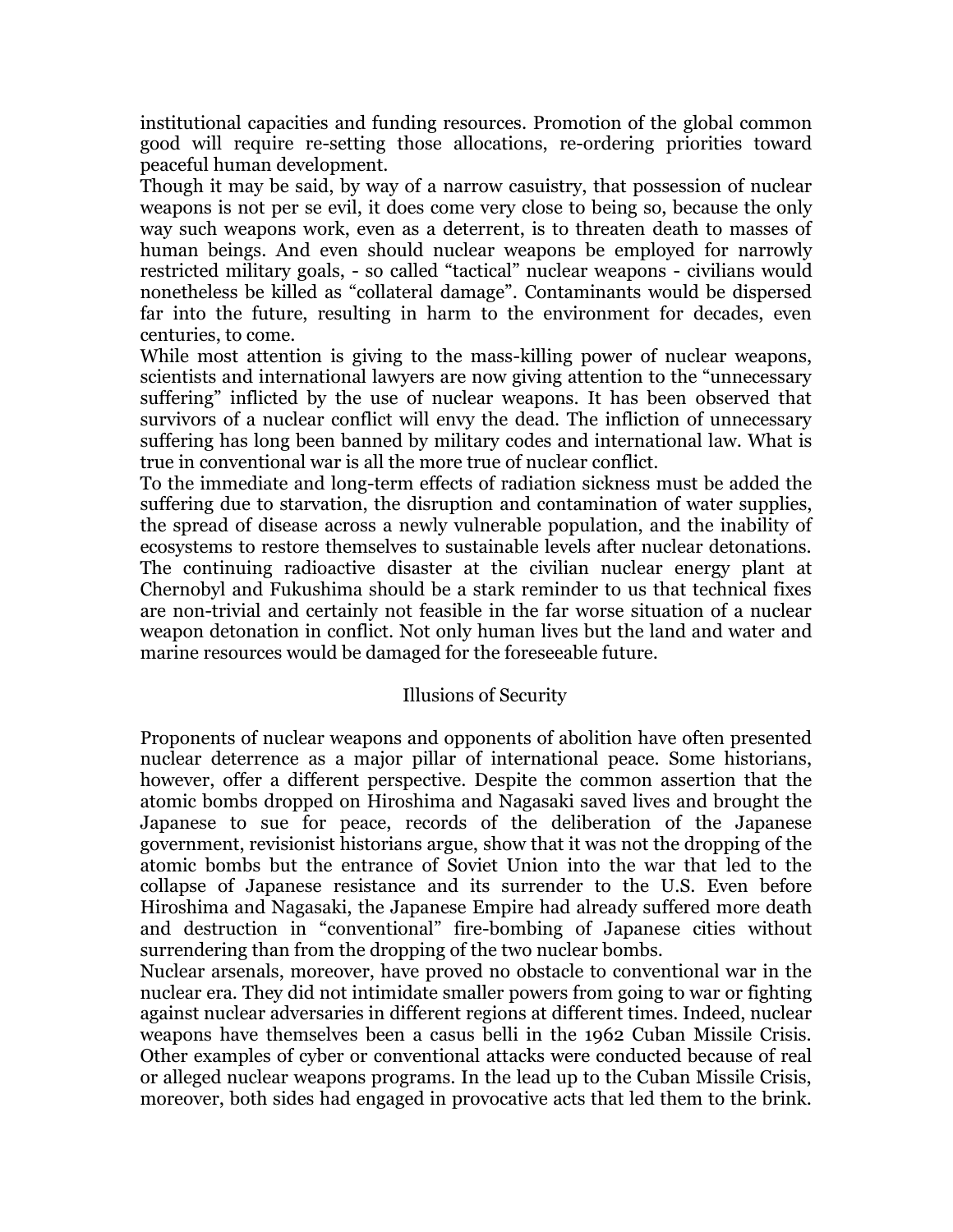In 2003, false assessments of weapons of mass destruction development became a pretext for a war of choice against Iraq that unleashed a cascade of problems we too antiseptically call "instability" that continues to roll through that country and across the region.

The possession of nuclear weapons, moreover, seems to have posed little deterrent to attacks on nuclear powers from smaller, non-nuclear powers and non-state actors. It has not prevented conventional war between nuclear-armed states, and it has not dissuaded terrorists from attacking the nuclear powers. All the nuclear weapons states have endured terrorist attacks, often repeated ones.

Thus, the argument that nuclear deterrence preserves the peace is specious. The "peace of a sort" provided by nuclear deterrence is a misnomer and tends to cloud our collective vision. Prolongation of the current nuclear polyarchy has set the stage for wars and for ongoing tensions. It is an expensive system that can't protect from prolonged low-level wars, inter-state wars or terrorist attacks. Accordingly, the misleading assumption that nuclear deterrence prevents war should no longer inspire reluctance to accepting international abolition of nuclear arsenals. If it ever was true, today it has become a dodge from meeting responsibilities to this generation and the next.

### Inequality among NPT Signatories

The non-proliferation regime is rooted in inequality. In the grand bargain at the treaty's foundation the non-possessing powers granted a monopoly on nuclear weapons to the possessing powers in return for a "transformative" good faith pledge by the nuclear weapons states to reduce and disarm their existing nuclear arsenals. What was intended to be a temporary state of affairs appears to have become a permanent reality, establishing a class structure in the international system between possessing and non-possessing states.

While other factors also underlie national status, the inequality between nonnuclear and nuclear states matters enormously because it appears to establish a unique kind of security which makes a nuclear-armed country immune to external pressures and so more able to impose its will on the world. For that reason, the nuclear disparity becomes an incentive for non-nuclear-armed states to break out of the NPT agreement in pursuit of major power status. Thus, the asymmetry of the relationship between nuclear and non-nuclear states affects the stability, the durability and the effectiveness of the nonproliferation regime.

In the absence of effective practical disarmament, efforts to enforce nonproliferation give rise to suspicions that the NPT is an instrument of an irremediably unequal world order. With the Cold War now a quarter century behind us, nonnuclear states increasingly perceive the regime as managing the system to serve the interests of those with nuclear weapons. Without solid progress toward disarmament as pledged under the NPT, questions continue to grow over the legitimacy of the system. Non-possession begins to appear inconsistent with the sovereign equality of nations and the inherent right of states to security and self-defense. Nuclear capability is still regarded in certain countries as a prerequisite of diplomatic influence and great power status, building incentives for proliferation and thus undermining global security.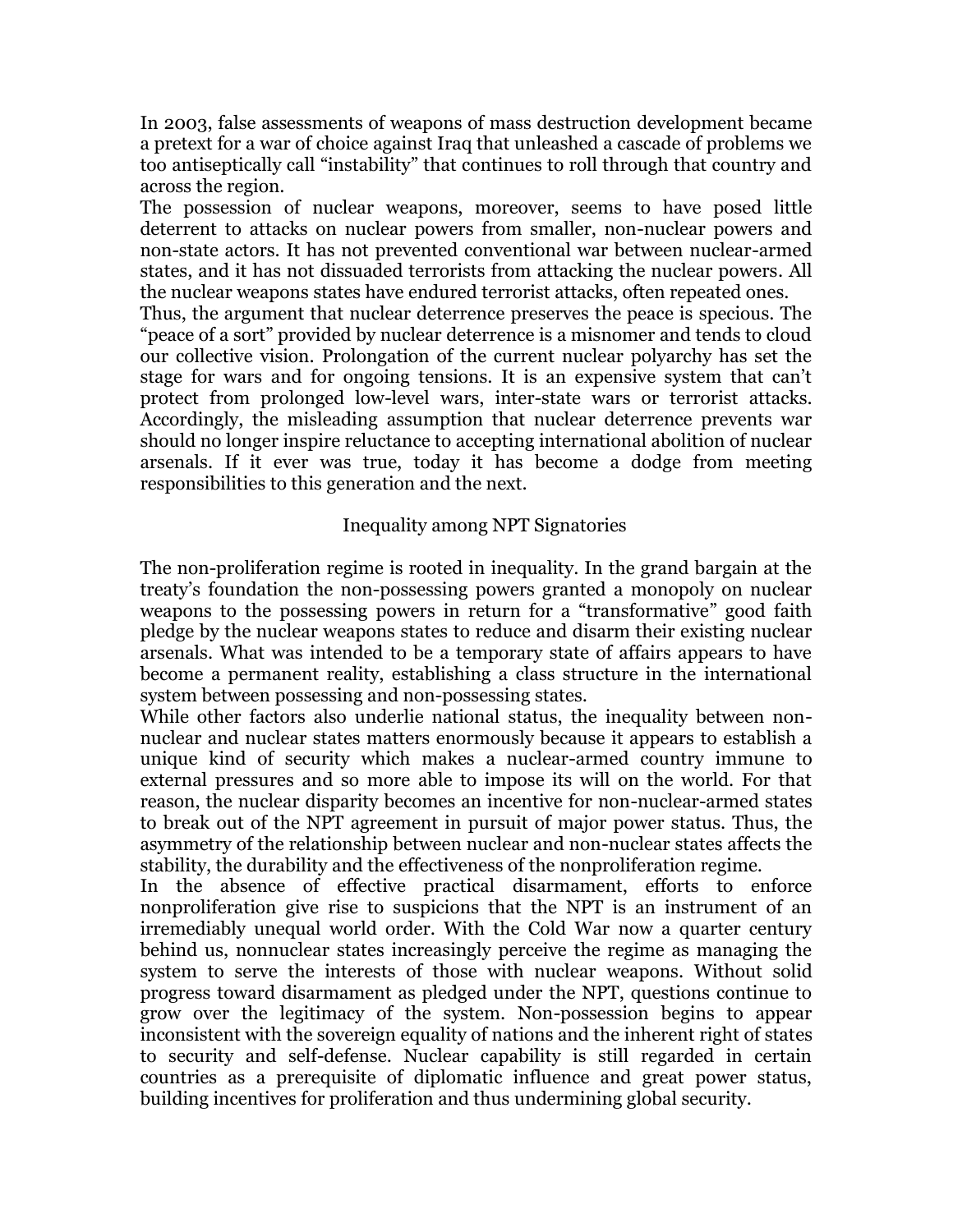Furthermore, at the same time as the nuclear powers enforce, with the assistance of the IAEA, strict non-proliferation measures on potential break-out states, there is no international monitoring and enforcement mechanism to implement the disarmament provisions of the NPT. There are no agreed-upon means to insure that the promise of transformation to a nuclear-arms-free world moves ahead. In the absence of a functioning Conference on Disarmament, those decisions are left to bi-lateral negotiation and unilateral policymaking, yielding slow and sometimes near-meaningless shifts in the nuclear balance. Under the 2010 NPT Action Plan, the nuclear-weapon States have committed to accelerate concrete progress on the steps leading to nuclear disarmament, contained in the Final Document of the 2000 Review Conference, in a way that promotes international stability, peace and undiminished and increased security. So far, the only accountability has been via non-governmental organizations monitoring the implementation of the 2010 NPT Action Plan. However, the nuclear weapons States are required to report their disarmament undertakings to the NPT Review Conference Preparatory Committee in 2014, and the 2015 Review Conference will take stock and consider the next steps for the full implementation of article VI. Re-establishing the stability, legitimacy and universality of the NPT regime demands the establishment of norms and mechanisms for supervision of nuclear disarmament on the part of all nuclear weapons states. If there is little or no progress toward disarmament by the nuclear states, it is inevitable that the NPT will be regarded as an unjust perpetuation of the status quo. Only insofar as the nuclear-armed states move toward disarmament will the rest of the world regard the nonproliferation regime as just.

## Neglect of the Poor and the Vulnerable

For decades the cost of the nuclear polyarchy to the world's poor has been evident. Fifty years ago, the Second Vatican Council declared, "[T]he [nuclear] arms race is an utterly treacherous trap for humanity, and one which injures the poor to an incredible degree." Today, the production, maintenance and deployment of nuclear weapons continue to siphon off resources that otherwise might have been made available for the amelioration of poverty and socioeconomic development for the poor. The prolongation of the nuclear establishment continues to perpetuate patterns of impoverishment both domestically and internationally.

In most societies, duties to the poor and vulnerable are primary moral obligations. In 2005 the international community in adopting the Responsibility to Protect agreed that it is the responsibility of government to protect its populations from basic deprivation, and it has allowed the international community to intervene when governments fail to do so. Humanitarian agencies and world religions likewise see support of the poor and promotion of development as essential to the global common good. But, after establishing the reduction of extreme poverty as one of the Millennial Goals in 2000, the United Nations' goal of the reduction of the numbers of people living in absolute poverty by one half by the year 2015 is far from realization. Contributions by developed nations to this important developmental contribution to peace have fallen short.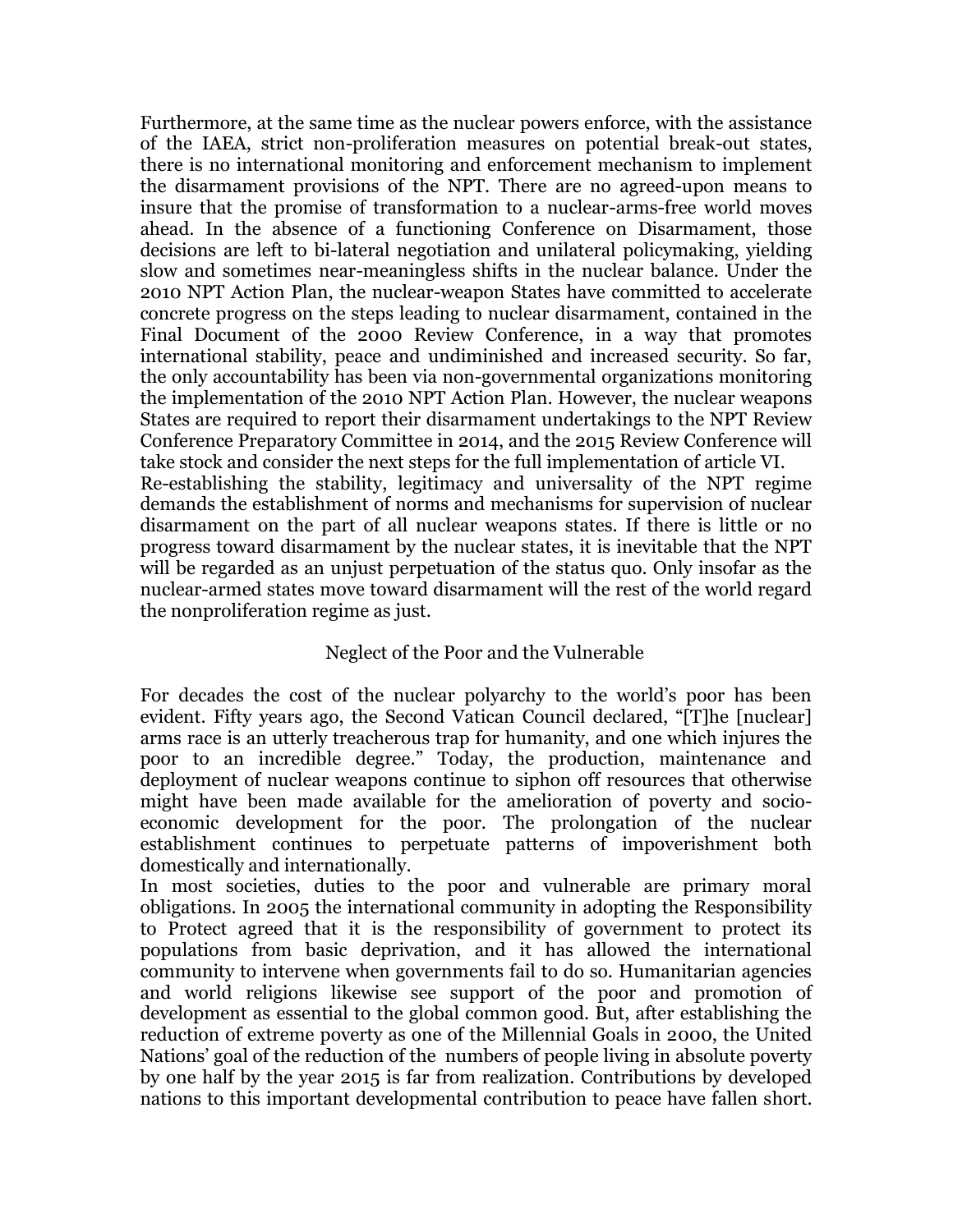Further delay in meeting those goals could be satisfied by matching savings from cuts in spending for nuclear weapons to expenditures in support for poverty reduction.

The re-allocation of funding from arms to development is essential to social justice. For social justice consists in the justice of our institutional arrangements. The disparity of resources between situations dedicated to human development and those dedicated to nuclear armament is a fundamental injustice in the global political order. Re-allocation of resources from wasteful and dangerous weapons programs to the constructive and peaceful purposes of global human development would undo shameful imbalances in public funding and institutional capacities.

Peace does not consist in the mere "absence of war," but rather in enjoyment of a full set of rights and goods that foster the complete development of the whole person in community. The Millennium Development goals provide a handy summary of the material goods a peaceful life would include: the eradication of extreme poverty and hunger, universal primary education, the empowerment of women, reduced childhood mortality, maternal health, combatting HIV/AIDs and other diseases, environmental sustainability, and a global partnership in development.

The philosopher William James sought a "moral equivalent of war," a fulsome commitment of personal energies to a cause that would substitute for war as a great human undertaking. Writing at the time of the First Gulf War, Saint John Paul II called for "a concerted worldwide effort to promote development" as an endeavor of peace. He wrote, "[A]nother name for peace is development. Just as there is a responsibility for avoiding war," he wrote, "so too there is a collective responsibility for promoting development." Through their own work, he argued, the poor should be trusted to make their own contributions to economic prosperity. But to do so, they "need to be provided with realistic opportunities." Re-allocation of resources from nuclear armaments to development programs is an eminently appropriate way to make those opportunities possible by further contributions to attaining the newly-updated Millennial Development Goals. In one move, there would be a double contribution to peace: reducing the danger of nuclear war and satisfaction of the collective responsibility for promoting development.

# **Reason, Rationality and Peace**

As U. S. president John F. Kennedy began his work toward a nuclear test ban, he asserted in a June 1963 speech at American University that peace through nuclear disarmament is "the necessary, rational end of rational men." The rationality that gives rise to peace is not the technical reasoning of weapons scientists and arms-control specialists. It consists rather in the broad moral reasoning that arises from examined living and is sourced by our historic wisdom traditions. At its best, it posits a morality of ends as the basic architecture of politics. Technical reason—the morality of means—should be its servant, not its governor. It is moral reason that tells us nuclear abolition is possible. It is moral reason that tells us how to utilize technocratic reason in the work of